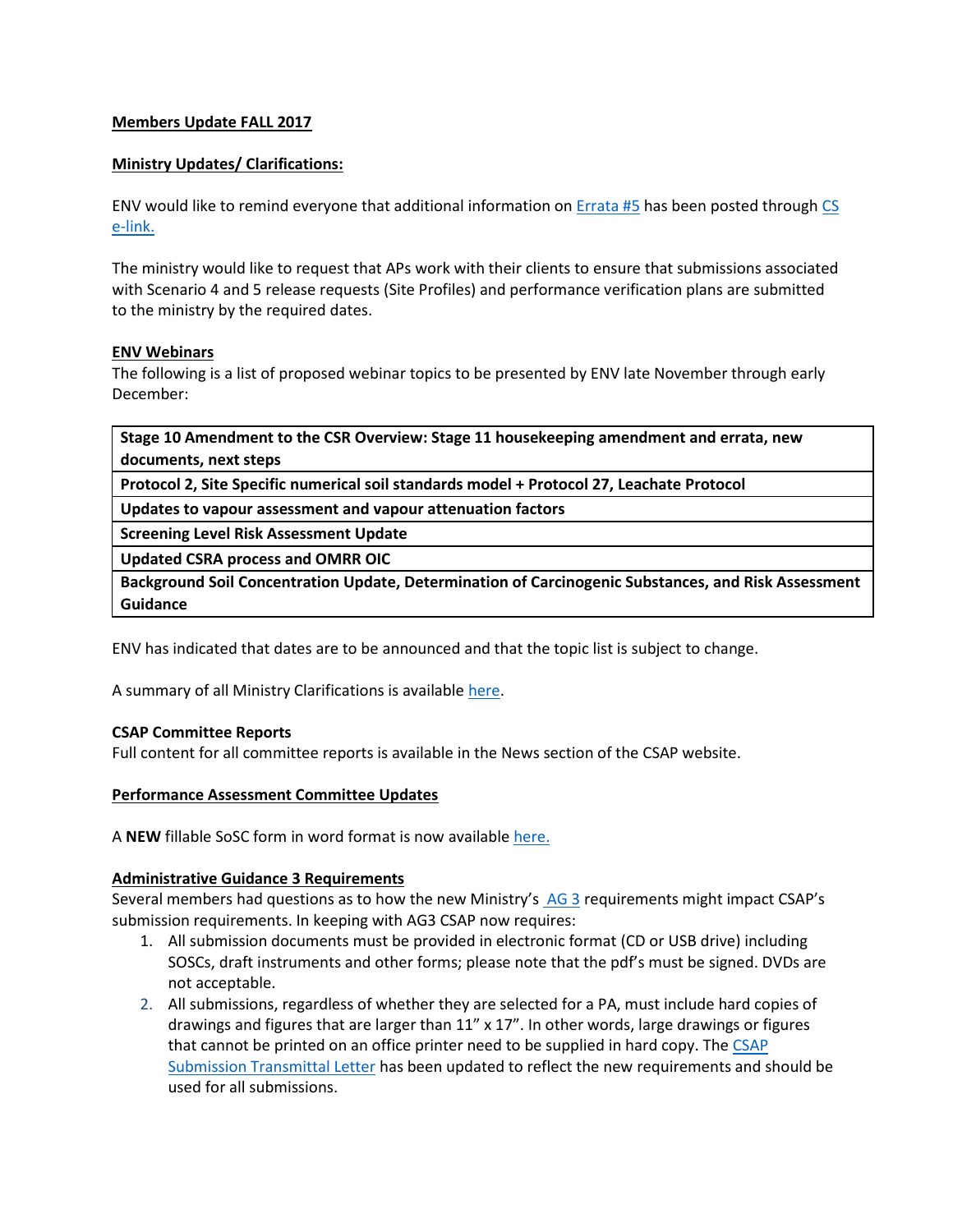# **Performance Verification Plans – Change in ENV Requirements (previously circulated by email)**

Based on recent communications with the BC Ministry of Environment and Climate Change Strategy (ENV), CSAP is aware that ENV no longer requires a Performance Verification Plan (PVP) for submissions where a PVP does not add value/further clarity beyond the inclusion of the risk controls in Schedule B of the CofC. In cases where a PVP was previously required but is not included based on the above, rationale must be provided.

An example of this is that a PVP is no longer required for the risk control "groundwater from the site must not be used for drinking water purposes" for all sites. In cases where rationale is provided supporting the unlikelihood that groundwater would be used as a drinking water source (e.g., in an urban center; where a municipal water supply is available), the inclusion of this risk control in Clause 2 of Schedule B of the CofC is considered sufficient.

Further to this, it was our previous understanding that the BC ENV required inspection and/or monitoring for all engineered controls, including pavement or asphalt. ENV has recently indicated that a PVP is no longer required in cases where rationale is provided supporting the likelihood that the pavement/asphalt will be maintained (e.g., in a City of Vancouver sidewalk or roadway), the inclusion of this risk control in Clause 2 of Schedule B of the CofC is considered sufficient, and there is no need to include a requirement for inspection.

In cases where a site is considered to be Type 2 (based on the requirement for institutional and/or engineered risk controls), but a PVP is not required for the site based on the above or professional judgement, ENV has indicated that Schedule B of the CofC should include Clauses 1, 2 and 3.

It is the Ministry's intention to revise and update Administrative Guidance 14 to reflect these changes on a priority after implementation of the Stage 10 amendment to the CSR.

# **Technical Bulletin 2 Clarification**

The ENV has recently clarified that Technical Bulletin 2 (TB 2) was developed for ENV submissions with the intention to provide criteria to ensure consistent quality of submissions, and to avoid several iterations of edits. The ENV expects that if Performance Assessment panels are referencing TB 2 in their Performance Assessments, that they use judgement regarding the applicability the criteria listed in TB 2 with respect to how a particular risk assessment was conducted. For example, there may be circumstances where a description of an APs experience is equally acceptable as the TB 2 Professional Statement, or where a statistical presentation of the data is not required if statistics were not used in the risk assessment.

## **Detailed Administrative Screening Update**

**Feedback:** CSAP continues to work on the Detailed Screening process and your feedback is critical to this process. Please, if you can see an area that requires improvement, provide this feedback and, if possible, your suggested solution to this issue.

**Instrument Conditions for Soils Vapour:** AP's are reminded that instruments applying the revised soils vapour attenuation factors or standards are still risk based at this point until the revised documents and legislation are enacted.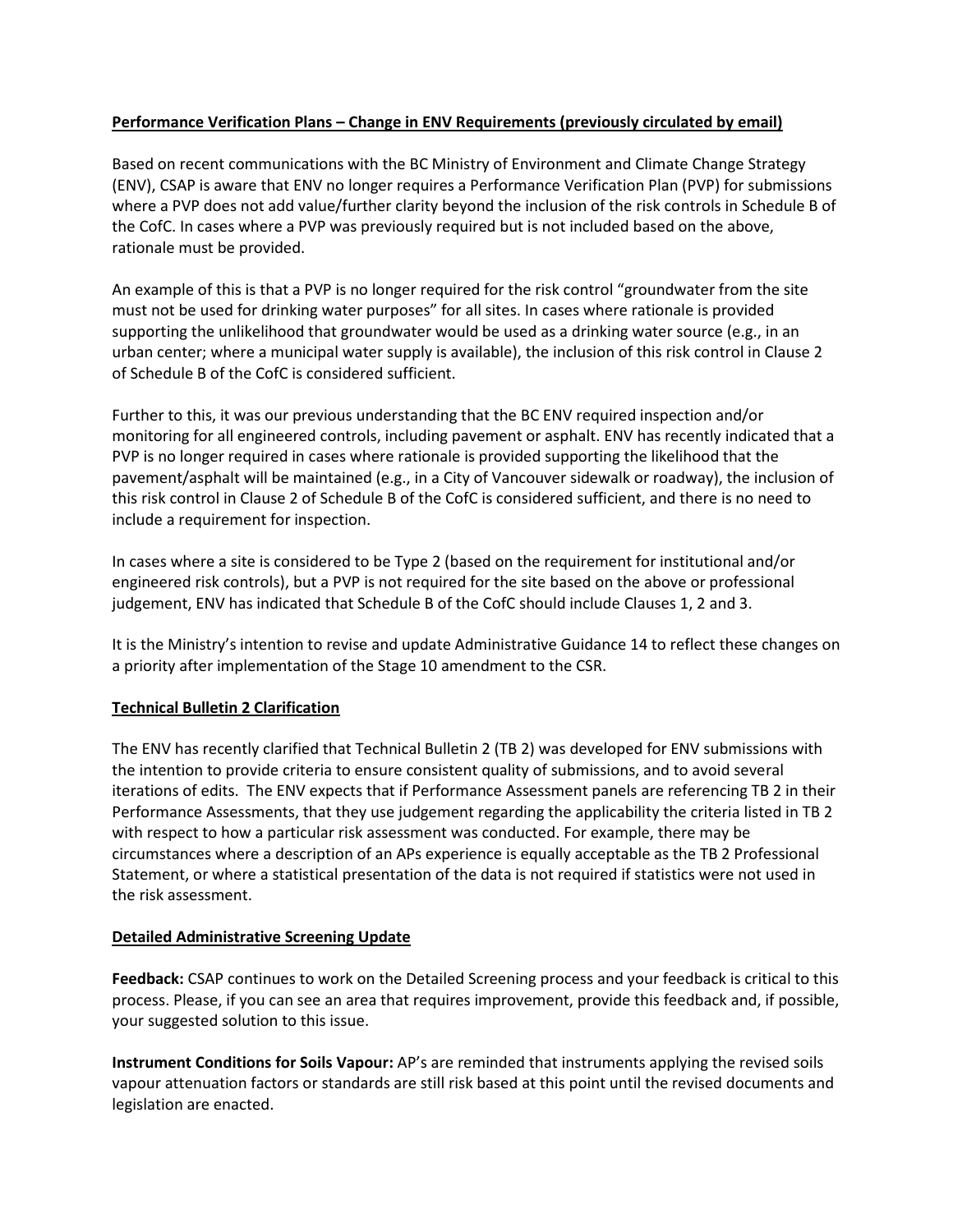**AP Declarations:** Declarations made by the AP's in Section 1 of the SoSC identify which reports were reviewed by which AP and who takes responsibility that the information contained in these reports meets current guidance and legislation.

# **Technical Review Committee Updates:**

If you have an idea for an R&D project that will advance AP practice, consider submitting it to the Technical Review Committee (TRC) for consideration. Every year, the TRC assesses R&D needs with input from the CSAP Board, members, Committees & the Ministry of Environment and Climate Change Strategy (ENV). We will consider unsolicited proposals – **[attached](http://csapsociety.bc.ca/wp/wp-content/uploads/OUTLINE-RD-prop-to-TRC-template-2018-19.doc)** is the format to use to submit your idea. If your idea gets short-listed, then you may be asked for more details. First deadline for submissions is November 15<sup>th</sup>, 2017.

CSAP would like to take this opportunity to thank the following APs for a job well done. Their recent contributions of time to review and provide comments to the Ministry on the July release of Omnibus documents (with a tight summertime deadline) are much appreciated.

| Document                                                                         | <b>Review Lead</b>             | <b>Reviewers</b>     |
|----------------------------------------------------------------------------------|--------------------------------|----------------------|
| Protocol 2 - Site-specific numerical soil standards                              | <b>Guy Patrick</b>             | Patty Carmichael     |
|                                                                                  |                                | <b>Tony Gillett</b>  |
|                                                                                  |                                | <b>Bob Symington</b> |
|                                                                                  |                                | Mark Adamson         |
|                                                                                  |                                | Robert McLenehan     |
| Protocol 6 - Eligibility of applications for review by Approved<br>Professionals | <b>Jim Malick</b>              | Alan Walker          |
|                                                                                  |                                | Vijay Kallur         |
|                                                                                  |                                | Steve Graham         |
| Protocol 13 - Screening level risk assessment                                    | Martin Jarman                  | Patty Carmichael     |
|                                                                                  | <b>Tara Siemens</b><br>Kennedy | Michael Rankin       |
|                                                                                  |                                | <b>Bob Symington</b> |
|                                                                                  |                                | <b>Tara Siemens</b>  |
| NEW Protocol 22 - Characterizing and Remediating Vapour                          | Dave Williams                  | Dave Williams        |
| Contamination                                                                    | Chuck Jochems                  | Eva Gerencher        |
|                                                                                  |                                | <b>Harm Gross</b>    |
|                                                                                  |                                | <b>Tara Siemens</b>  |
| Protocol C27 - Leachate testing procedures                                       | Chuck Jochems                  | Jim Laidlaw          |
|                                                                                  | <b>Tony Gillett</b>            | Cliff Eng            |
|                                                                                  |                                | <b>Bob Beck</b>      |
|                                                                                  |                                | Chuck Jochems        |
|                                                                                  |                                | <b>Tony Gillett</b>  |
| Protocol C30 - Determining carcinogenic substances                               | Ross Wilson                    | Ross Wilson          |
|                                                                                  |                                | Audrey Wagenaar      |
| Tech Guidance 4 - Vapour investigation and remediation                           | Dave Williams                  | Dave Williams        |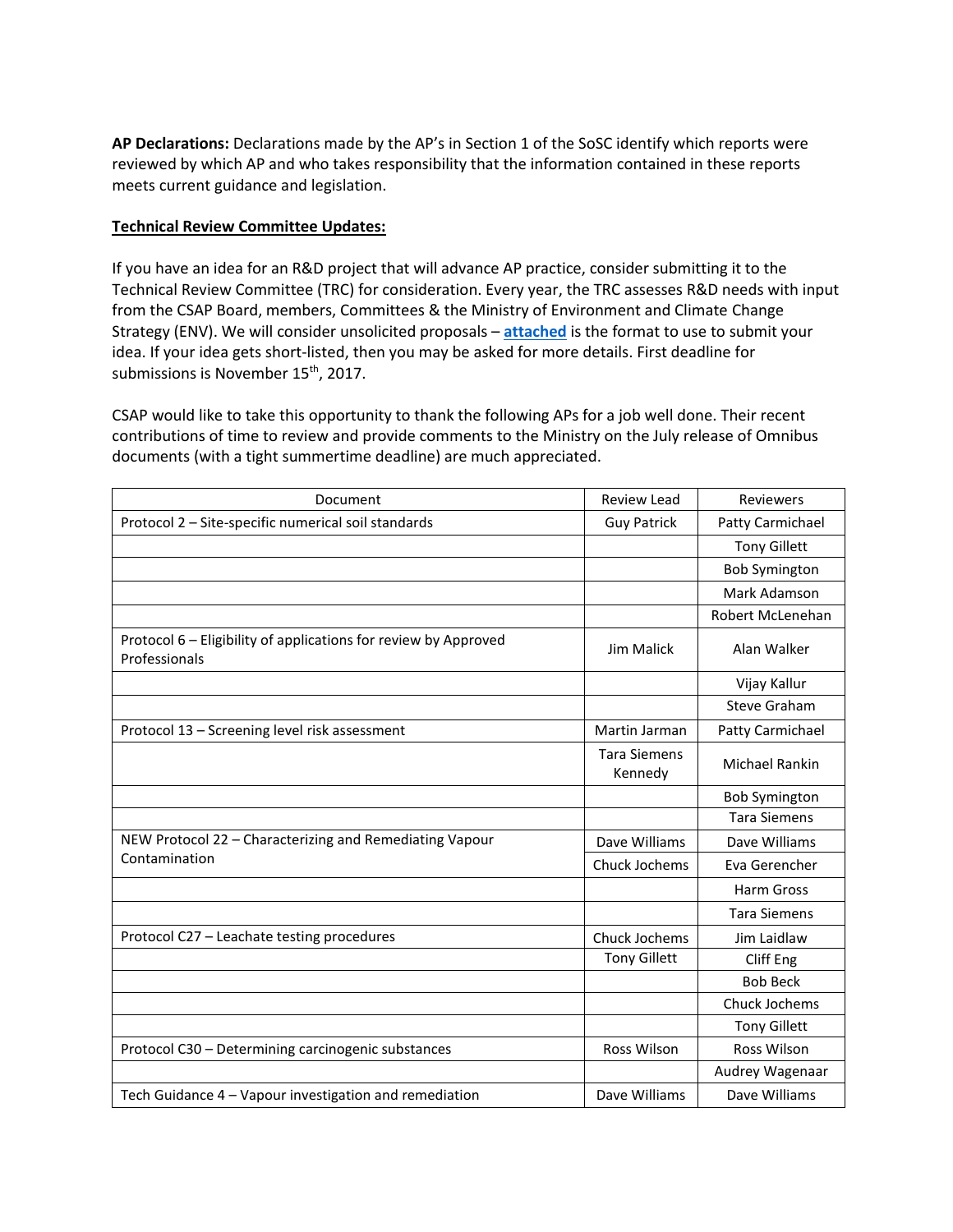|                                                                                                                                     | Chuck Jochems | Eva Gerencher     |
|-------------------------------------------------------------------------------------------------------------------------------------|---------------|-------------------|
|                                                                                                                                     |               | Gary Lin          |
|                                                                                                                                     |               | Tara Siemens      |
| Tech Guidance 7 – Supplemental guidance for risk assessments                                                                        | Sam Reimer    | Michael Rankin    |
|                                                                                                                                     |               | Mandeep Purewal   |
|                                                                                                                                     |               | Sam Reimer        |
| Tech Guidance 24 – Site Specific Numerical Soil Standards                                                                           | Michael Sloan | Kelly Forseth     |
|                                                                                                                                     |               | Paul Webb         |
|                                                                                                                                     |               | Alan Walker       |
| Lab manuals-Phase $2$ – Method for (1) Leachate tests and (2)<br>Bioavailability Develop/authorize new analytical methods --- Major | Cindy Ott     | <b>Blair King</b> |

## **Membership Updates:**

The Membership Committee is currently reviewing and refining the Membership Guidelines, Experience Review Guidelines and Experience Forms. The Experience Review summary provided to candidates should clearly state how much additional experience is still needed to meet the requirements.

The Exam Leads (Risk exam lead- Sam Reimer, Regulatory- Paul Webb, Numerical– Patricia Carmichael) are reviewing the exam question bank to identify questions that are impacted by the Stage 10 Amendments to the Contaminated Sites Regulation. Questions will be reformulated, or new questions added, as necessary to retain a broad bank of questions for future exams.

# **IMPORTANT NOTICE REGARDING THE CSAP EXAMS 2017 SCHEDULE**

A reminder that based on the November 1, 2017 effective date for the Stage 10 Amendments to the Contaminated Sites Regulation, the usual (November) time period for offering the numerical standards assessment, regulatory, and risk assessment examinations will be moved:

From: Numerical Exam – November 14th Regulatory Exam – November 15th Risk Exam – November 16th

To: Numerical Exam – February 6th, 2018 Regulatory Exam- February 7th, 2018 Risk Exam – February 8th, 2018

The deadline for applications to write the exam was September 1, 2017. 2018 CSAP Exam candidates are summarized as follows:

Total Number of Applicants: 11 Numerical Standards Exam: 6 Risk Standards Exam: 4 Regulatory Exam: 7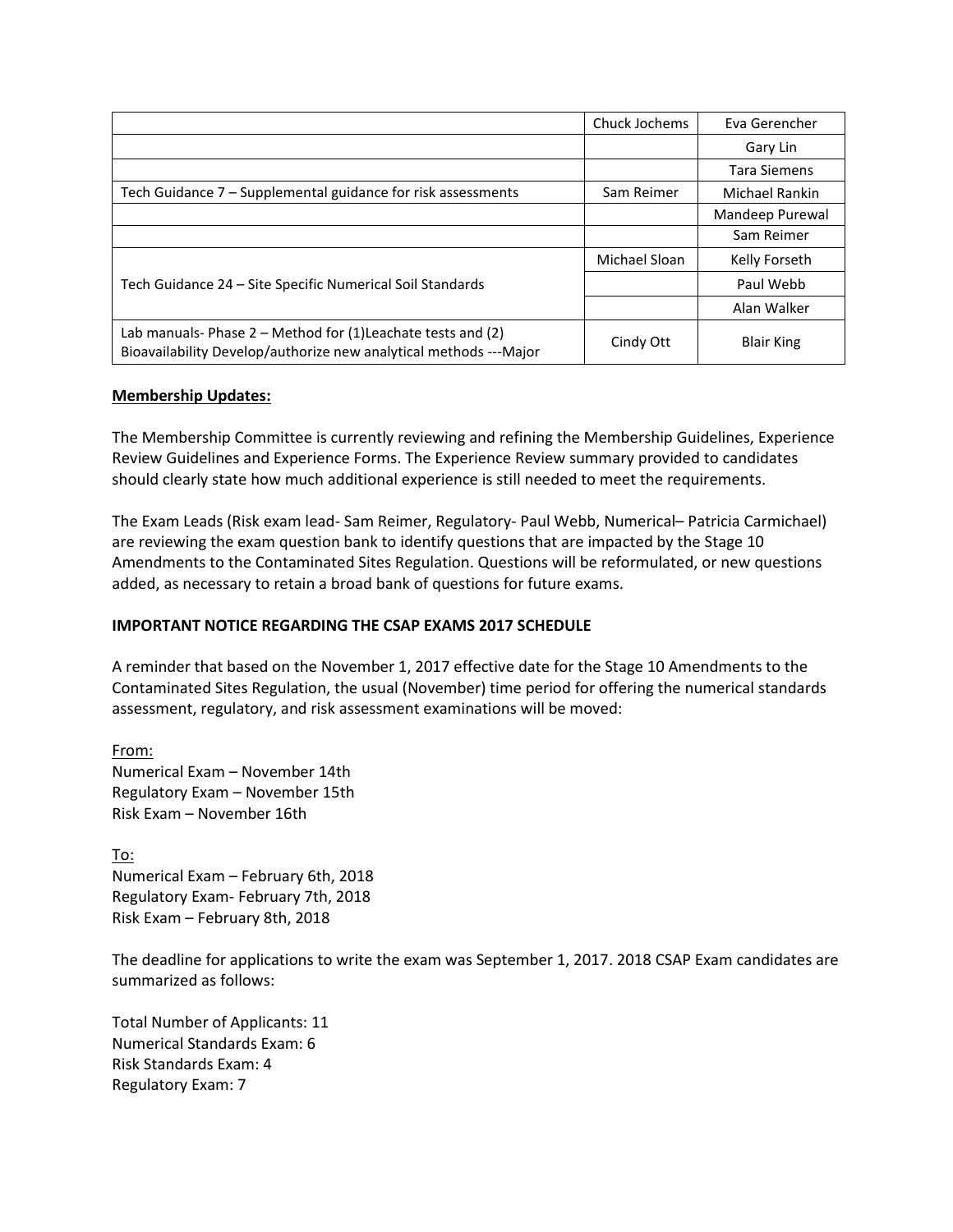## **Professional Development Committee Updates:**

Please join us **November 16th for the CSAP Society's Annual Fall PD Workshop**. Ou[r agenda](http://csapsociety.bc.ca/wp/wp-content/uploads/DRAFT-CSAP-Fall-PD-Workshop-16Nov2017-Agenda-v5.pdf) includes the latest on hot topics like

- Performance Assessment & Detailed Screening Lessons Learned
- **Innovative Solutions: Passive Hydrocarbon Remediation in a Foreshore Marine Environment**
- New Toolkits #3 &4: Remediation Technologies & Sustainability for Management of Petroleum Hydrocarbon Sites
- Background Metals in Groundwater, and
- ENV's Program Update.

We'll wrap things up with a panel discussion on AG11: Lessons Learned with representatives from ENV, CSAP, UBCM, and others. **[Registration and draft Agenda available now.](https://csapsociety.bc.ca/events/)**

In the New Year, we are looking forward to delivering new webinars on topics of interest, such as the new Technical Guidance 4 on Soil Vapour. These will add to the nine recorded webinars that are currently available on the CSAP website. Check them out [here](https://csapsociety.bc.ca/members/pd-webinars/) and if you have any great ideas for a webinar or learning opportunity, please let us know!

#### **CSAP News:**

It is with deep sadness that we announce the passing of Mike Macfarlane after a long and courageous fight against cancer. Mike's family would like to thank those who have indicated that they would like to fulfill Mike's wishes in making a donation in lieu of flowers in his memory to the Victoria Hospice's Palliative Response Team.

Please go the Victoria Hospice Donation Web Page:

- 1. <https://www.victoriahospice.org/donate>
- 2. Select your Donation Amount
- 3. Select "This gift is in memory or honour of someone"
	- a. Select This gift is "in memory (for deceased honourees)"
	- b. In the box below please enter "**Mike Macfarlane"**

A memorial album will be made up which will include your messages so that his family has some wonderful keepsakes.

We will be doing something at the Fall Professional Development workshop to remember Mike.

**IMPORTANT:** Further to [Bulletin 3,](https://www2.gov.bc.ca/assets/gov/environment/air-land-water/site-remediation/docs/bulletins/admin_bulletin_submission_guidance_stage_10_amendment.pdf) CSAP will be closing as usual at 5pm PDT on Tuesday, October 31<sup>st</sup>, 2017.

#### **Message from the President**

As fall settles in to the West Coast and we are all working to get those last submissions in I want to provide some more information on some of our CSAP initiatives.

**Omnibus Roll Out:** The Omnibus changes and roll out is now coming to a close. A very big thank you to everyone who provided comment through CSAP or other organization. Many of us are busy with those